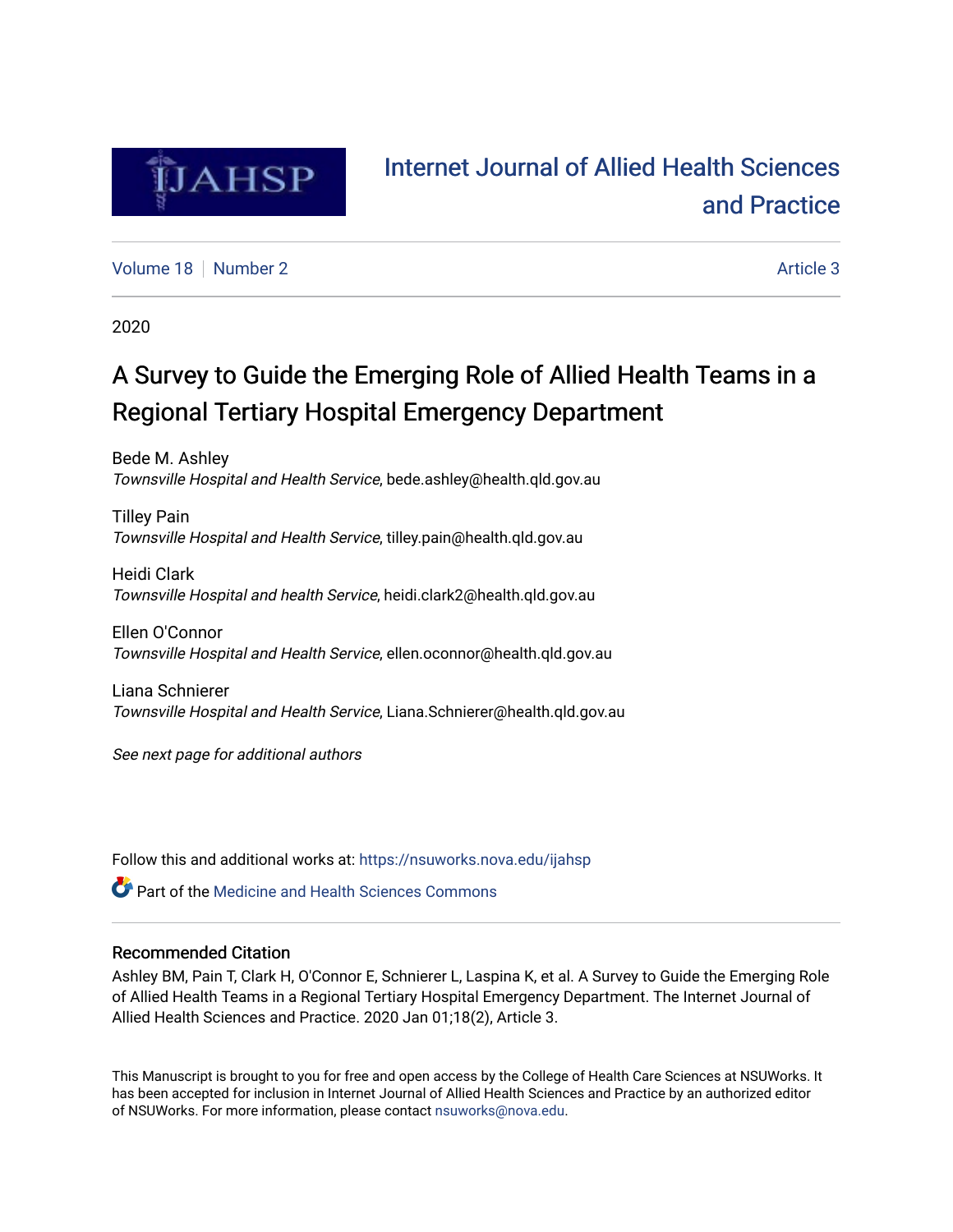# A Survey to Guide the Emerging Role of Allied Health Teams in a Regional Tertiary Hospital Emergency Department

# Abstract

**ABSTRACT** 

Purpose: A multidisciplinary allied health team has worked in The Townsville Hospital Emergency Department for seven years. Patients are referred to the allied health team by medical and nursing staff with the aim of reducing patient admission and improving patient outcomes. However, the type and number of referrals received by the allied health team suggest there is a lack of detailed interdisciplinary knowledge by the referrers. Therefore, the Emergency Department Allied Health Team surveyed other emergency department health professionals to ascertain their knowledge of allied health roles. The results will be used to develop education sessions to fill gaps in knowledge. Methods: A cross-sectional survey consisting of 22 true/false statements and demographic questions was developed by the Emergency Department Allied Health Team. Questions described some of the common triggers for referral to physiotherapy, occupational therapy, social work, and pharmacy staff in the emergency department at the Townsville Hospital. The survey was distributed opportunistically to nursing, medical and physician assistant staff at handover or education sessions. Descriptive statistics were used to describe the data and comparisons used chi squared tests. Results: The response rate for the survey was 63% (n=154), including 52 doctors (65%), 95 (59%) nursing staff, 3 physician assistants (100%), and 4 who did not state their discipline. Preferred responses were low for questions about occupational therapy's ability to do home visits up to four weeks post emergency department discharge (37.7%), physiotherapists' necessity to perform mobility assessments (24.7%), identifying APINCH acronym as mnemonic for high risk drugs (35.7%) and the correct application of "close the gap" prescriptions (27.9%). Staff with more experience and prescribers were more likely to give the preferred response. Conclusions: Some gaps exist in doctors', nurses', and physician assistants' knowledge of the roles of allied health in an emergency department. The knowledge gap decreases as staff experience in emergency departments increases. Therefore, for the allied health team in our emergency department to work at full scope of practice, these knowledge gaps need to be addressed. Our challenge now is to provide sustainable education on the role of allied health in a busy emergency department full of shift working and rotating staff being pulled by a myriad of contrasting priorities.

# Author Bio(s)

Bede Michael Ashley, MHlthServMt (Monash University), B Phty (University of Otago). Bede was a senior physiotherapist and part-time team leader in ED and now works as a senior physiotherapist in the Persistent Pain Clinic

Tilley Pain, (PhD), Tilley is a Research Fellow at THHS and an Adjunct Associate Professor at James Cook University. Her role is to build research capacity of allied health professionals within the health service.

Heidi Clark, BSW (James Cook University). Heidi is a Social Worker with several year's experience in the emergency department. This is her first research project.

Ellen O'Connor, B Occ Thy (James Cook University) Ellen is an occupational therapist who worked in the ED on a rotational basis. While in ED, Ellen developed a model of care for home visits for ED patients. She now works in palliative care.

Liana Schnierer, MSW (James Cook University), GCCO (Turning Point), GradDipRehabCouns (University of Tasmania), BA (psych) (University of Tasmania) Liana is a Senior Social Worker and Deputy Director of the Social Work Department. She is currently on maternity leave.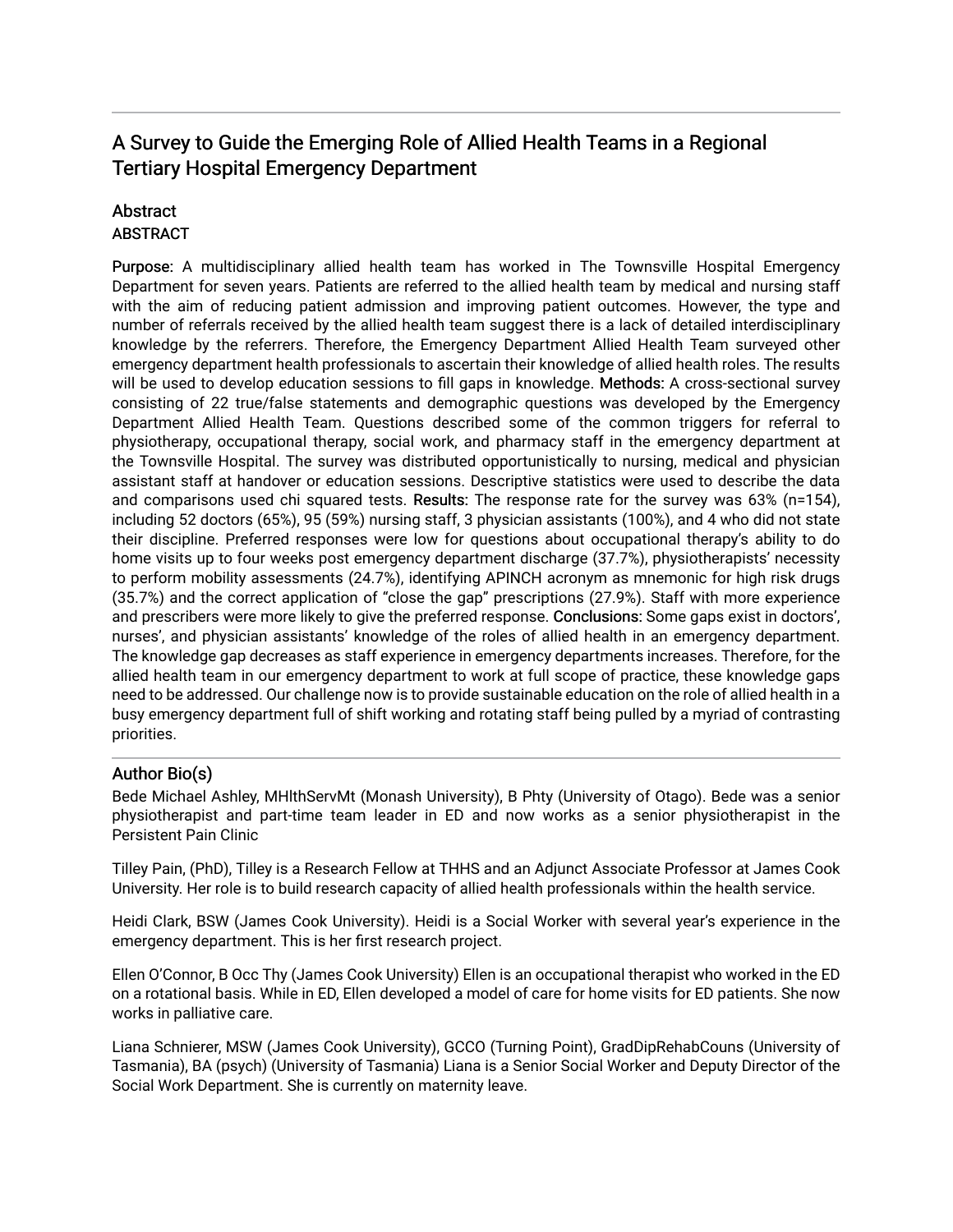Kathryn Laspina, B Pharm (James Cook University), BNSc (James Cook University) Kath is a pharmacist with many years of health service experience as a nurse and pharmacist. This is her first research project.

Meghan Esme Fitzpatrick, B Pharm (University Queensland), Postgraduate Certificate Clinical Pharmacy (University Queensland). Meghan is a pharmacist who has worked in the ED for many years and is dedicated to defining the role of pharmacy in ED to assist patients transition to community.

## Acknowledgements

The authors would like to thank the other members of the Emergency Department Allied Health Journal Club and staff and management of The Townsville Hospital Emergency Department

# Authors

Bede M. Ashley, Tilley Pain, Heidi Clark, Ellen O'Connor, Liana Schnierer, Kathryn Laspina, and Meghan E. Fitzpatrick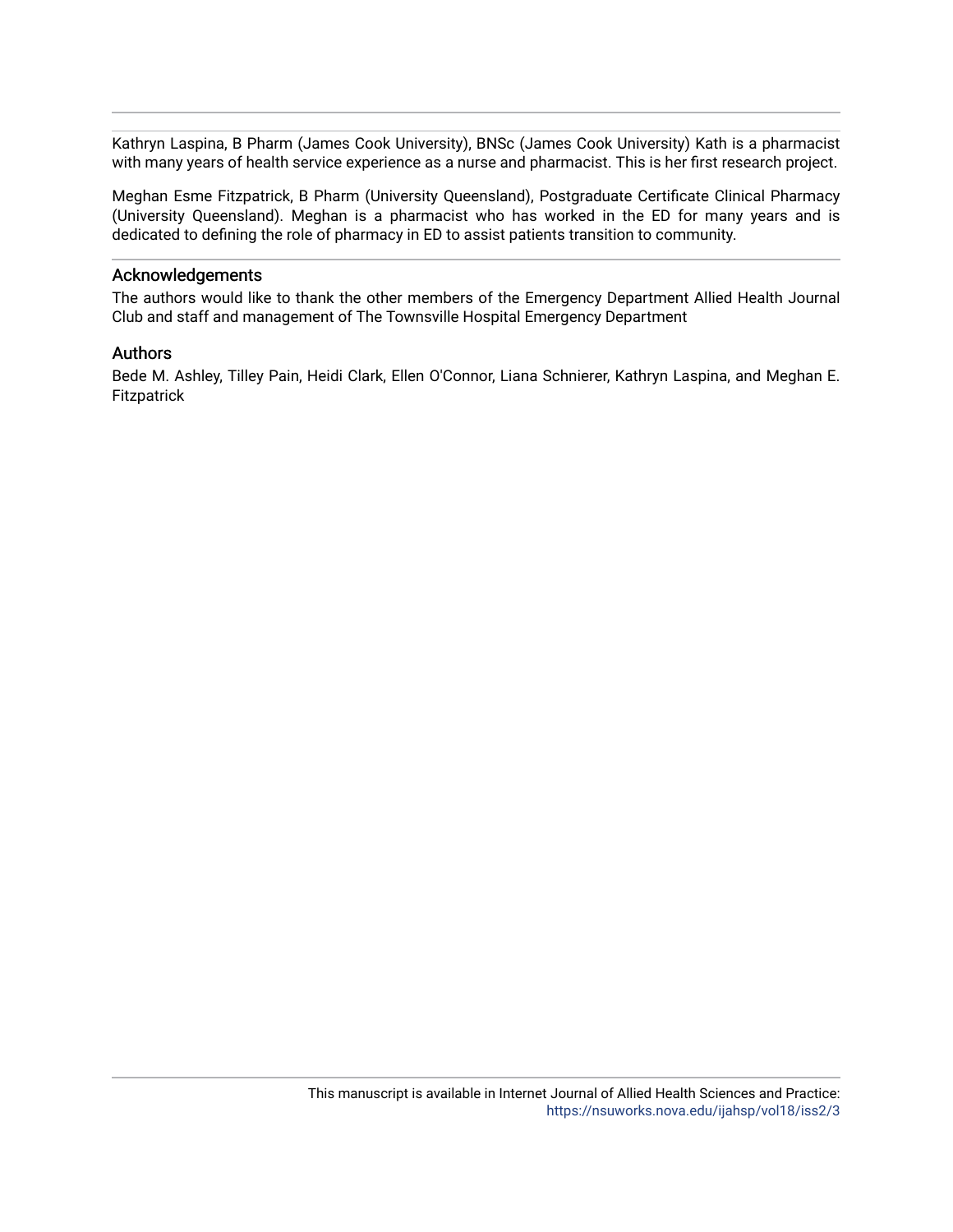

The Internet Journal of Allied Health Sciences and Practice *Dedicated to allied health professional practice and education* **Vol. 18 No. 2 ISSN 1540-580X**

# A Survey to Guide the Emerging Role of Allied Health Teams in a Regional Tertiary Hospital Emergency Department

Bede M. Ashley Tilley Pain Heidi Clark Ellen O'Connor Liana Schnierer Kathryn Laspina Meghan E. Fitzpatrick

Townsville Hospital and Health Service

Australia

# **ABSTRACT**

**Purpose:** A multidisciplinary allied health team has worked in The Townsville Hospital Emergency Department for seven years. Patients are referred to the allied health team by medical and nursing staff with the aim of reducing patient admission and improving patient outcomes. However, the type and number of referrals received by the allied health team suggest there is a lack of detailed interdisciplinary knowledge by the referrers. Therefore, the Emergency Department Allied Health Team surveyed other emergency department health professionals to ascertain their knowledge of allied health roles. The results will be used to develop education sessions to fill gaps in knowledge. **Methods:** A cross-sectional survey consisting of 22 true/false statements and demographic questions was developed by the Emergency Department Allied Health Team. Questions described some of the common triggers for referral to physiotherapy, occupational therapy, social work, and pharmacy staff in the emergency department at the Townsville Hospital. The survey was distributed opportunistically to nursing, medical and physician assistant staff at handover or education sessions. Descriptive statistics were used to describe the data and comparisons used chi squared tests. **Results:** The response rate for the survey was 63% (n=154), including 52 doctors (65%), 95 (59%) nursing staff, 3 physician assistants (100%), and 4 who did not state their discipline. Preferred responses were low for questions about occupational therapy's ability to do home visits up to four weeks post emergency department discharge (37.7%), physiotherapists' necessity to perform mobility assessments (24.7%), identifying APINCH acronym as mnemonic for high risk drugs (35.7%) and the correct application of "close the gap" prescriptions (27.9%). Staff with more experience and prescribers were more likely to give the preferred response. **Conclusions:** Some gaps exist in doctors', nurses', and physician assistants' knowledge of the roles of allied health in an emergency department. The knowledge gap decreases as staff experience in emergency departments increases. Therefore, for the allied health team in our emergency department to work at full scope of practice, these knowledge gaps need to be addressed. Our challenge now is to provide sustainable education on the role of allied health in a busy emergency department full of shift working and rotating staff being pulled by a myriad of contrasting priorities.

**Keywords:** cross-sectional studies, emergency service, hospital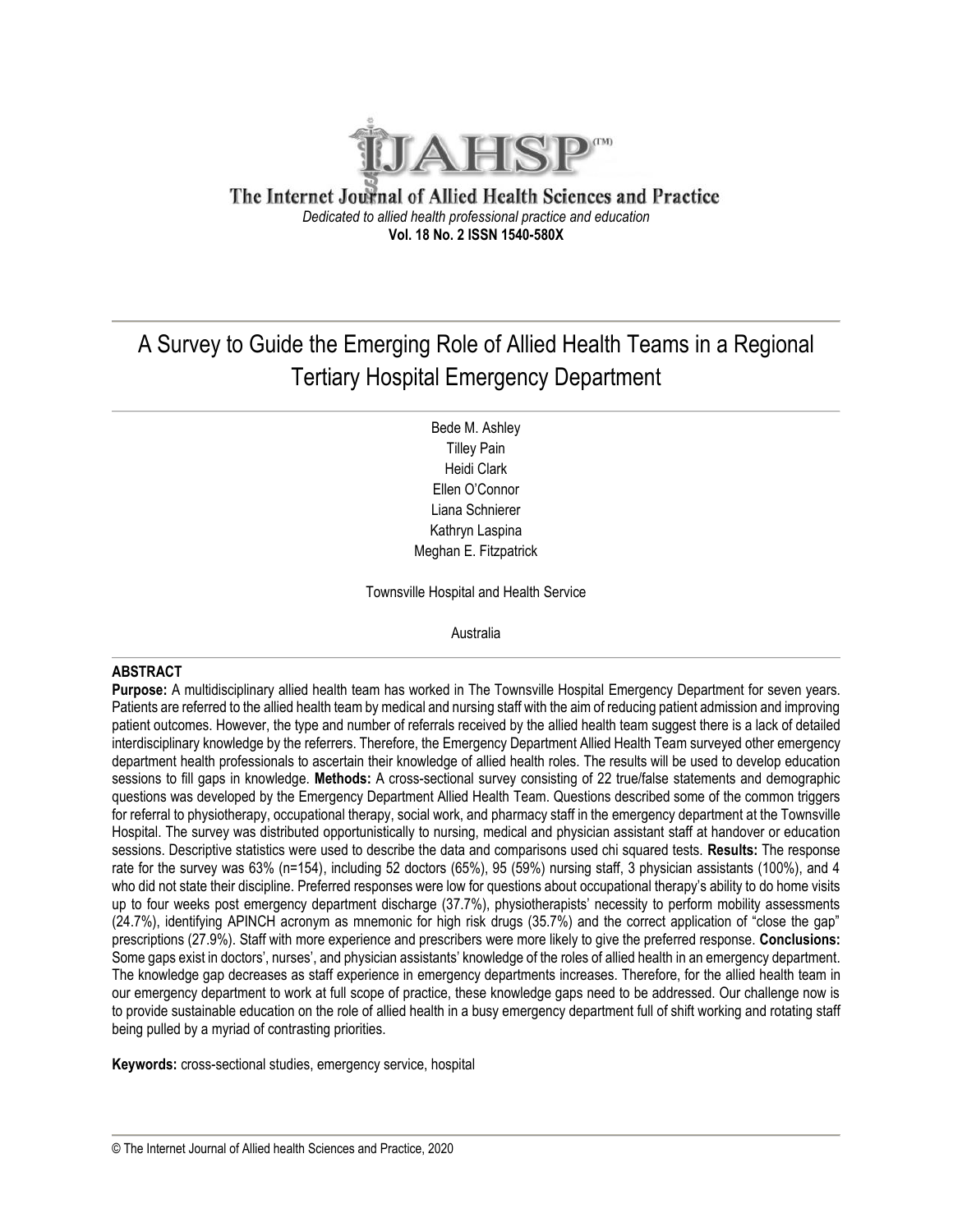#### **INTRODUCTION**

Allied health professionals have provided ad-hoc health care in emergency departments for decades.<sup>1,2</sup> Recently, there has been a push to embed multidisciplinary allied health teams in emergency departments in Australia because of growing evidence of their effectiveness. 3-5 However, the full scope of the roles for allied health professionals in emergency departments are not clearly identified in the literature; as a result, confusion regarding their role still exists and often manifests as inappropriate, or lack of, referrals. 6,7 Allied health professions common in emergency departments include occupational therapy (OT), physiotherapy (PT), pharmacy, and social work (SW).

The effectiveness of multidisciplinary teamwork is dependent on good communication and knowledge of each other's roles.<sup>8</sup> The effectiveness is also dependent on individual allied health professions working at full scope of practice within the emergency department team. The allied health team in this study provides regular education sessions for other health professionals in emergency departments with the aim of ensuring appropriate referrals to allied health professionals. Referrals to allied health professionals from emergency departments for incorrect reasons, such as fractured neck of femur or respiratory tract infection, do not reduce length of stay for admitted older patients.<sup>9</sup> However, it has been noted that primary contact PTs do reduce waiting and treatment times for people with musculoskeletal conditions. 5

There are numerous indications emergency department health professionals who refer to the emergency department allied health team do not have a complete understanding of allied health roles. For example, prior to working with PTs, many physicians did not have a complete understanding of the full scope of PT practice.<sup>10</sup> A survey conducted on 117 doctors, nurses, and social workers in 20 medical emergency rooms in the New York City area found differences in how SW and other health professionals viewed the emergency room SW role.<sup>11</sup> The contributions of social workers to medical emergency rooms is not always clear to the wider emergency department health care team.<sup>12</sup> Another study showed emergency department physicians had difficulty articulating the OT role within their inter-professional team.<sup>13</sup> Furthermore, there was no set pattern of referral to OT services, suggesting variations in the understanding and utilisation of the role.<sup>14,15</sup> Some of these examples of knowledge gaps were apparent in our emergency department too.

This study was conducted as a research capacity building initiative (RCBI) for Emergency Department Allied Health Journal Club members. All Journal Club members were novice researchers supported by an experienced researcher to identify the research question, design methods to appropriately address the question and then perform the study. JC members were trained in complying with the ethics process, designing questionnaires and collecting and analysing data.

This survey aimed to measure knowledge level of the health team at the Townsville Hospital Emergency Department. The results of this survey will be used to refine education on the roles of allied health professionals in emergency departments to maximise patient referrals for allied health interventions that optimise patient journey and outcomes. The updated education will be used to counteract incomplete or inappropriate referrals to allied health team members. An additional aim of this research was to build the research capacity of the allied health team within the emergency department.

## **METHODS**

#### **Survey Development**

A cross sectional survey was developed by the emergency department allied health team with assistance from a research fellow using a published method. <sup>16</sup> Potential questions were proposed by current emergency department allied health professionals to reflect their core roles/processes that seemed poorly understood by other emergency department health professionals. An initial pool of approximately 70 questions was iteratively discussed by team members for relevance and applicability to the local emergency department context. The final number of questions was reduced to fit on a single page hardcopy survey, thereby including only questions with potential impact on referral patterns within the emergency department to maximise current allied health team members' roles. The draft survey was critiqued and reworked within team meetings and then trialled on health professionals external to the emergency department. Adjustments continued until consensus was reached on the final survey consisting of 22 questions on the roles of allied health professionals and two or three demographic questions for doctors and nurses respectively. The categorical responses "yes," "no," and "don't know" were used for all questions pertaining to allied health roles. The questions were phrased to elicit some negative and some positive responses to challenge the respondents to answer each question independently.

The questionnaires were distributed over two weeks in 2015 to nursing staff at morning and afternoon handover meetings, and to doctors and physician assistants at their weekly education sessions. The surveys were distributed and collected within the same session to maximise return rates. As the project was deemed a Quality Improvement Activity, an endorsement of non-research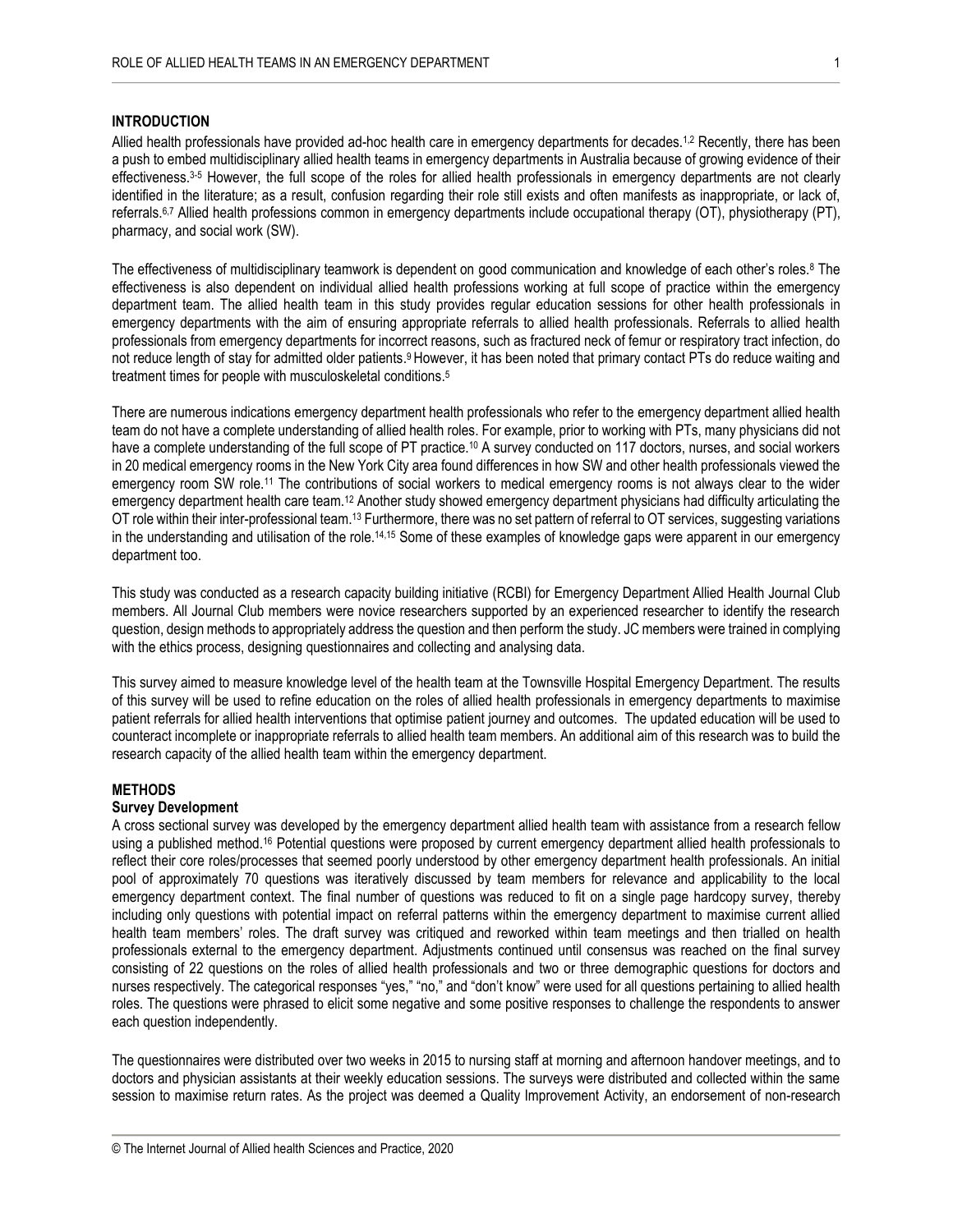was obtained from the Townsville Hospital and Health Service (THHS) Human Research Ethics Committee (HREC) prior to commencement of the project (HREC/15/QTHS/128).

#### **Data Collection**

The survey was anonymous with minimal demographic data collected. Demographic data collected included job role and level (staff specialist, registrar, senior house officer, junior house officer, intern, physician assistant, nurse unit manager, clinical nurse coordinator, nurse educator, clinical nurse, registered nurse, enrolled nurse, nurse practitioner), and length of time worked in THHS ED (< 1 year, 1-4 years, 5+ years). Nurses were asked whether they worked primarily in the Emergency Department or the Short Stay Unit (adjacent to ED).

#### **Data Analysis**

The data was manually entered directly into Statistical Package for Social Sciences (SPSS) version 22 (IBM Corp, USA) for analysis. Results were aggregated for individual questions and presented as proportions in tabular form. Comparisons were made across disciplines and years of experience using Chi Square tests as all data was categorical. Comparisons were considered significant if the p value was <0.05.

## **RESULTS**

The response rate for the survey was 63% (n=154) of 244 staff working in the emergency department at the time. Respondents included 52 doctors (65%), 95 (59%) nursing staff, 3 physician assistants (100%), and 4 who did not state their discipline. Surveys were included in the analysis if 80% or more fields had been completed.

| Time worked in ED  | Number of Doctors (%) | Number of Nurses (%) | Total Numbers (%) |
|--------------------|-----------------------|----------------------|-------------------|
| Less than a year   | 26 (51%)              | 23 (24%)             | 49 (35%)          |
| One to four years  | 15 (29%)              | 33 (35%)             | 48 (32%)          |
| Five or more years | 10 (20%)              | 39 (41%)             | 49 (33%)          |

**Table 1.** Time Worked in the Emergency Department (ED) by Prescriber/non-prescriber.

#### **Time Worked in Emergency Department**

The time worked in the emergency department displayed an inverse relationship between medical and nursing staff (Table 1). Overall, 35% of responders had worked in the emergency department less than a year (51% of doctors, 24% of nurses), 32% had worked between one and four years (29% doctors, 35% nurses), and 33% had worked five years or longer (20% doctors, 41% nurses). Ten questions were significantly different when comparing the preferred answer to the length of time respondents have worked in emergency department. In most cases, respondents who had worked the longest gave the preferred response (Table 2).

| <b>Question</b>                                          | <b>Preferred</b> | $1year$ | 1-4 years | >4years | P-value |
|----------------------------------------------------------|------------------|---------|-----------|---------|---------|
|                                                          | answer           |         |           |         |         |
| I refer patients with fractured ribs to ED physiotherapy | True             | 46.1%   | 36.2      | 68.8    | 0.007   |
| I refer to either ED physiotherapy or ED occupational    | True             | 65.4    | 91.7      | 90.0    | < 0.001 |
| therapy when a patient presents with a burn that         |                  |         |           |         |         |
| crosses a joint                                          |                  |         |           |         |         |
| I can refer patients with acute hand injuries to the ED  | True             | 63.5    | 85.4      | 90.0    | 0.001   |
| occupational therapists                                  |                  |         |           |         |         |
| I can only issue pre-labelled medications (Emergency     | True             | 42.3    | 41.7      | 77.6    | < 0.001 |
| Packs/EP's) in the absence of an ED pharmacist.          |                  |         |           |         |         |
| am aware that there is an allied health/CHIP after-      | True             | 54.3    | 84.8      | 87.5    | .001    |
| hours referral book                                      |                  |         |           |         |         |
| I can request the ED pharmacist to dispense Close the    | False            | 21.2    | 35.4      | 27.1    | .020    |
| Gap prescriptions                                        |                  |         |           |         |         |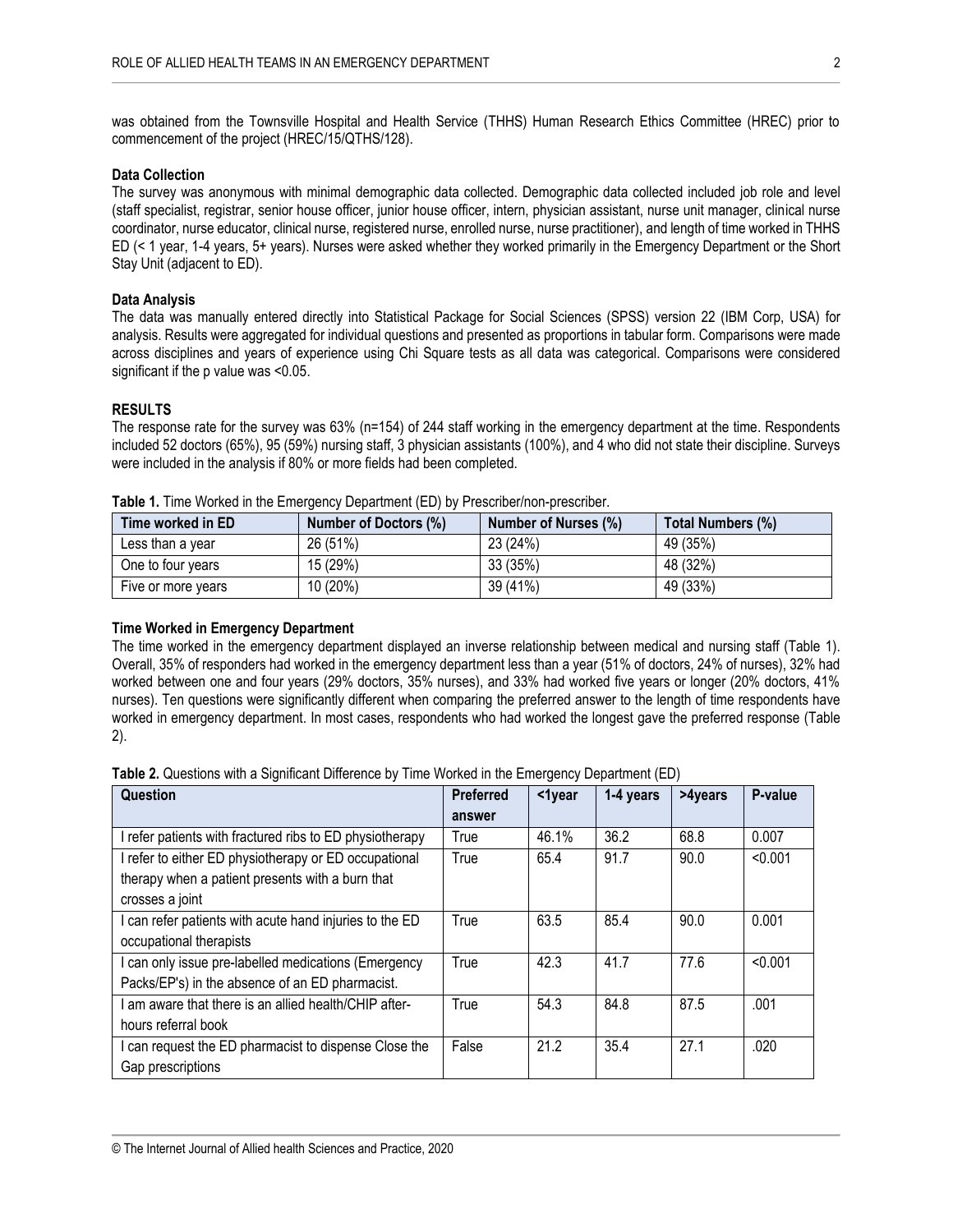| I refer patients requiring changes to a Dose              | True | 45.1 | 62.5 | 70.8 | .020    |
|-----------------------------------------------------------|------|------|------|------|---------|
| Administration Aid to the ED pharmacist prior to          |      |      |      |      |         |
| discharge                                                 |      |      |      |      |         |
| I can refer patients in the waiting room to the ED social | True | 30.8 | 68.1 | 83.3 | < 0.001 |
| workers before they are allocated a treating clinician    |      |      |      |      |         |
| I am aware the CHIP Nursing role is based within the      | True | 55.8 | 68.8 | 77.6 | 0.034   |
| allied health ED team (CHIP previously EAC)               |      |      |      |      |         |
| I can refer to the ED occupational therapist to assess a  | True | 52.0 | 68.8 | 75.5 | 0.031   |
| patients' cognitive function                              |      |      |      |      |         |

### **Professional Comparisons**

We grouped professions into one of two groups: Prescribers (doctors, nurse practitioners, physician assistants) who have diagnostic and ordering capabilities as part of their role, and Non-Prescribers (clinical nurse consultants, registered nurses, enrolled nurses). There was a significant difference in 6 questions (Table 3). Prescribers gave the preferred answer more often than nonprescribers. An exception was the lower preferred response rate to the question pertaining to the acronym APINCH (Antimicrobials, Potassium, Insulin, Narcotics, Chemotherapeutic agents, Heparin and other anticoagulants) by prescribers.

**Table 3.** Questions with a Significant Difference Between Prescribers and Non-Prescribers

| Question                                                   | <b>Preferred</b> | <b>Prescribers</b> | Non-        | P value |
|------------------------------------------------------------|------------------|--------------------|-------------|---------|
|                                                            | answer           |                    | prescribers |         |
| can request the ED pharmacist to dispense Close the Gap    | False            | 41.4%              | 20.0%       | 0.012   |
| prescriptions                                              |                  |                    |             |         |
| My awareness of the acronym APINCH has been increased      | True             | 18.6               | 47.0        | < 0.001 |
| through ED pharmacy education                              |                  |                    |             |         |
| refer all cases of domestic violence to ED social work     | True             | 80.1               | 62.1        | 0.045   |
| can refer to the ED occupational therapist to assess a     | True             | 78.0%              | 55.8%       | 0.002   |
| patients' cognitive function                               |                  |                    |             |         |
| refer all patients needing mobility assessments to the     | False            | 41.4%              | 15%         | 0.002   |
| physiotherapist                                            |                  |                    |             |         |
| can refer to ED physiotherapists to prescribe exercises to | True             | 79.7%              | $40.0\%$    | < 0.001 |
| treat patients with peripheral vertigo                     |                  |                    |             |         |

## **Allied Health Emergency Department Team**

Most respondents gave the preferred answer to most of the general emergency department allied health team questions. However, less than half (48%) gave the preferred answer to the question regarding patients able to be referred to any emergency department allied health team member for discharge planning (Table 4).

**Table 4.** Results by Question for All Participants

| Question from the survey                                              | Preferred | <b>True</b> | False | Don't | <b>Not</b> |
|-----------------------------------------------------------------------|-----------|-------------|-------|-------|------------|
|                                                                       | answer    |             |       | know  | stated     |
| am aware that the same allied health team provides services to both   | True      | 90.9        | 1.3   | 7.8   | 0.0        |
| the ED and Short Stay Unit                                            |           |             |       |       |            |
| I am aware the CHIP Nursing role is based within the allied health ED | True      | 66.9        | 4.5   | 28.6  | 0.0        |
| team                                                                  |           |             |       |       |            |
| can refer patients for discharge planning to any ED allied health     | True      | 48.1        | 20.1  | 28.6  | 3.2        |
| team member                                                           |           |             |       |       |            |
| am aware that there is an allied health/CHIP after-hours referral     | True      | 71.4        | 5.2   | 17.5  | 5.8        |
| book                                                                  |           |             |       |       |            |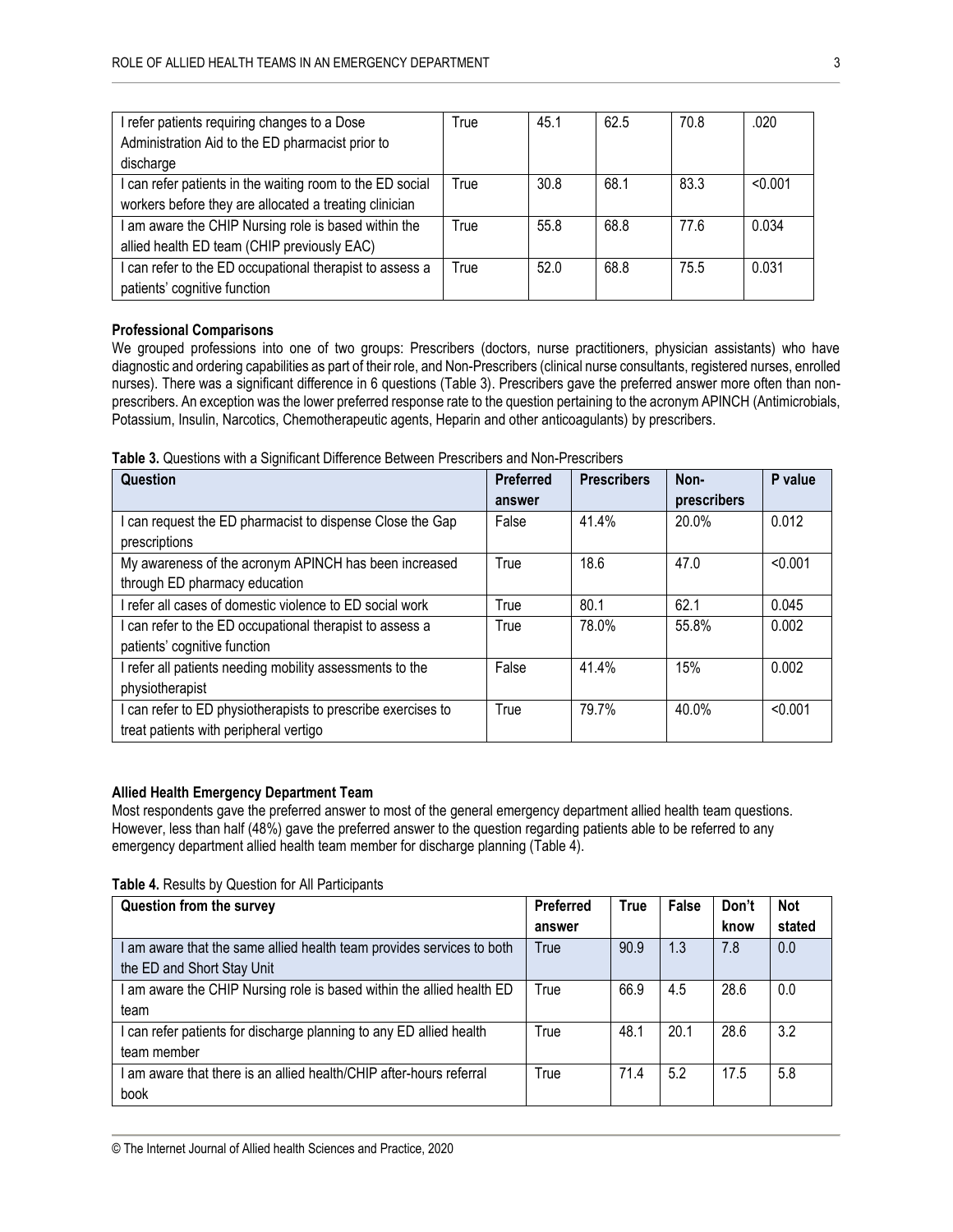| I can refer patients with acute hand injuries to the ED occupational     | True  | 77.9 | $\overline{3.2}$ | 18.2              | 0.6              |
|--------------------------------------------------------------------------|-------|------|------------------|-------------------|------------------|
| therapist                                                                |       |      |                  |                   |                  |
| I can refer to the ED occupational therapist to assess a patient's       | True  | 64.3 | 7.8              | 27.9              | $\overline{0.0}$ |
| cognitive function                                                       |       |      |                  |                   |                  |
| I am aware the ED occupational therapist can follow up patients at       | True  | 37.7 | 11.0             | 50.0              | 1.3              |
| high risk of representations for up to four weeks post discharge from    |       |      |                  |                   |                  |
| ED                                                                       |       |      |                  |                   |                  |
| I can refer to either ED physiotherapy or ED occupational therapy        | True  | 81   | 6.5              | 11.0              | 0.6              |
| when a patient presents with a burn that crosses a joint                 |       |      |                  |                   |                  |
| I refer all patients needing mobility assessments to the                 | False | 70.8 | 24.7             | 1.9               | $\overline{2.6}$ |
| physiotherapists                                                         |       |      |                  |                   |                  |
| I can refer physiotherapists to prescribe exercises to treat patients    | True  | 55.2 | 7.8              | $\overline{37.0}$ | 0.0              |
| with peripheral vertigo                                                  |       |      |                  |                   |                  |
| I refer all patients who require crutches to be reviewed by an ED        | False | 23.4 | 67.5             | 7.8               | 1.3              |
| physiotherapist                                                          |       |      |                  |                   |                  |
| I refer patients with fractured ribs to ED physiotherapy                 | True  | 49.4 | 32.5             | 16.2              | 1.9              |
| I can refer patients with hand injuries to an ED physiotherapist to      | True  | 53.9 | 8.4              | $\overline{37.0}$ | 0.6              |
| make simple thermoplastic splints                                        |       |      |                  |                   |                  |
| I can only issue pre-labelled medications (Emergency Packs - EPs) in     | True  | 53.2 | 27.9             | 18.8              | 0.0              |
| the absence of ED pharmacist                                             |       |      |                  |                   |                  |
| I am aware that ED pharmacists recommend that a patient's "own           | True  | 77.3 | 9.7              | 12.3              | 0.6              |
| medications" remain with them in hospital at all times                   |       |      |                  |                   |                  |
| My awareness of the acronym APINCH has been increased through            | True  | 35.7 | 26.6             | 36.4              | 1.3              |
| ED pharmacy education                                                    |       |      |                  |                   |                  |
| I can request the ED pharmacist to dispense Close the Gap                | False | 25.3 | 27.9             | 46.1              | 0.6              |
| prescriptions                                                            |       |      |                  |                   |                  |
| I refer patients requiring changes to a Dose Administration Aid to the   | True  | 58.4 | 5.8              | 33.8              | 1.9              |
| ED pharmacist prior to discharge                                         |       |      |                  |                   |                  |
| I refer all patients on the sexual assault pathway to ED SW              | True  | 71.4 | 11.7             | 15.6              | 1.3              |
| I refer all cases of domestic violence to ED social work                 | True  | 68.2 | 22.1             | 8.4               | 1.3              |
| I refer distressed families to ED social work for support while patients | True  | 95.5 | 3.2              | 0.6               | 0.6              |
| are undergoing treatment                                                 |       |      |                  |                   |                  |
| I can refer patients in the waiting room to the ED social workers        | True  | 59.1 | 9.7              | 29.9              | 1.3              |
| before they are allocated a treating clinician                           |       |      |                  |                   |                  |

#### **Occupational Therapy**

Most respondents provided the preferred answer to questions about OT's involvement with hand therapy, burns, and cognitive assessments (Table 4). However, 37.7% gave the preferred response to OT's ability to do home visits up to four weeks post emergency department discharge.

#### **Physiotherapy**

The proportion of preferred responses to PT questions varied substantially (Table 4). A low proportion of preferred responses was given for the question about mobility assessments (24.7%). Approximately half gave preferred responses for questions about fractured ribs (49.4%) and referring to PT for vertigo (55.2%) and hand injuries (53.9%).

#### **Pharmacy**

A high proportion of respondents gave the preferred answer to questions pertaining to pre-labelled medications (53.2%), patients' own medications (77.3%), and dose administration aids (58.4%) (Table 4). Less than half the respondents gave the preferred response to questions about the APINCH acronym (35.7%) and close the gap prescriptions (27.9%).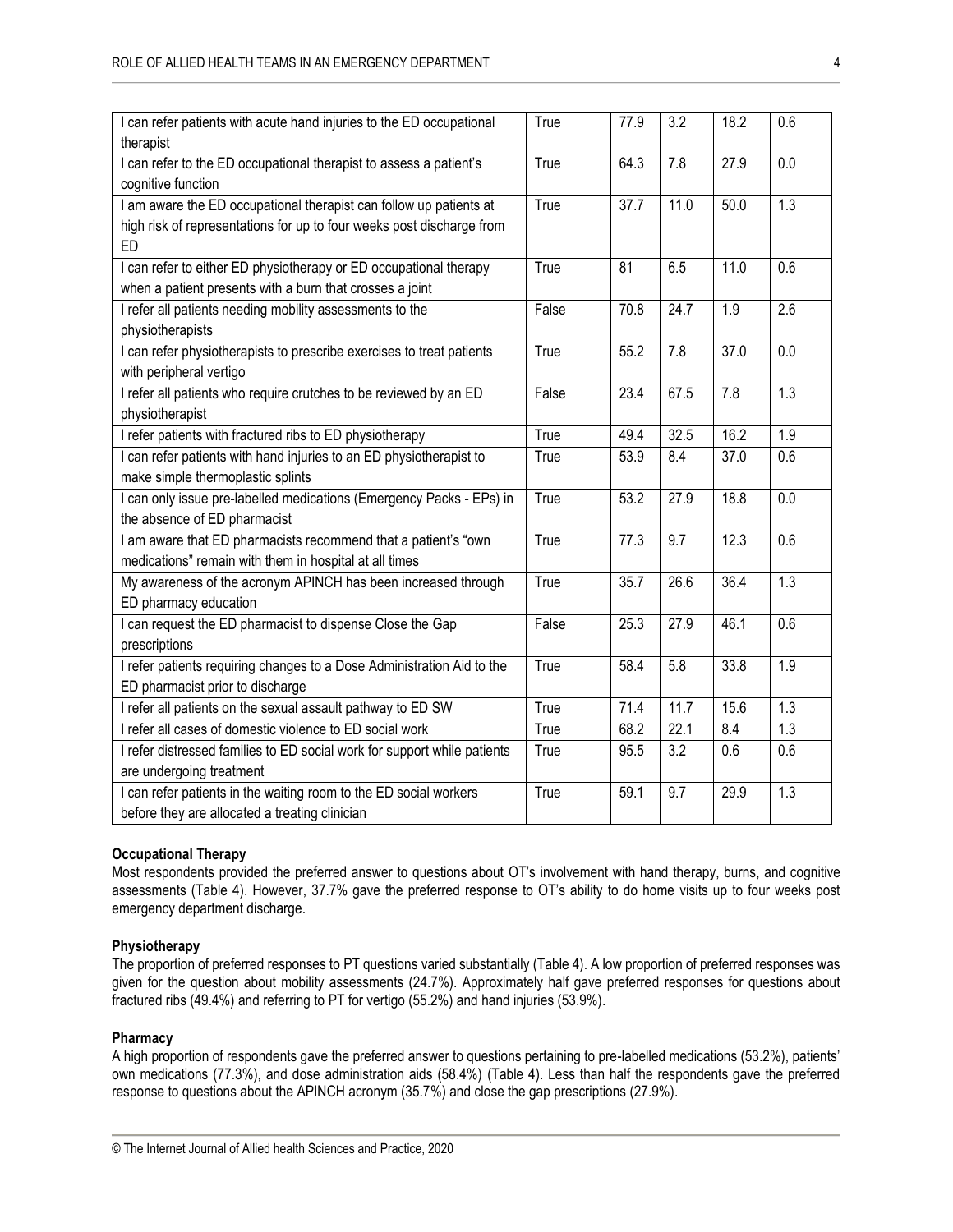## **Social Work**

A moderate to high proportion of respondents gave the preferred answer to all questions (Table 4). The lowest proportion was for referring patients to SW while still in the waiting room (59.1%) and the highest proportion was for the question pertaining to social workers supporting distressed families (95.5%).

### **DISCUSSION**

This survey measured emergency department health professionals' knowledge of allied health roles within the emergency department. The rationale for conducting the survey was two-fold. First, it was to measure emergency department health professionals understanding of allied health roles. Second, it was to refine how individual allied health roles deliver education within emergency department to optimise the allied health role within the multidisciplinary team to improve patient outcomes, meet National Emergency Access Targets (NEAT), and reduce representations. An unexpected outcome was the assistance it provided with reviewing policies and procedures that impacted on allied health referrals.

The 63% response rate is a good representation of ED staff and their knowledge at the time of the survey. The high proportion of junior doctors compared to senior doctors is typical of tertiary teaching hospitals due to the high turnover/rotation of interns and registrars. More senior staff and prescribers tended to provide preferred responses more frequently than junior staff and nonprescribers.

#### **Occupational Therapy**

The high proportion of preferred responses about the OT role suggest their role is relatively well known in our emergency department. This was a positive finding considering the team can relate to the emergency department experience in Sweden where OTs have difficulty explaining their role and feel they must justify their approaches.<sup>17</sup>

One exception to the high preferred response rate is the ability for OTs to conduct home visits up to four weeks post discharge. OT have provided home visit services for several years recognised as part of complex interventions to reduce readmission and falls in elderly patients.<sup>18,19</sup> Regular education sessions on "what occurs on an OT home visit" had been conducted in our emergency department. However, referral rates for home visit were low. Therefore, the emergency department's OT used the opportunity to transition from a rapid assessment and referral to an intervention-based service. Early analysis suggests increased post-discharge follow up reduces emergency department representations for high risk patient groups by approximately 40% since the introduction of the home visits (unpublished data). This OT model of care is the subject of future study to explore the reduction in representations.

#### **Physiotherapy**

Responses for the peripheral vertigo question had a low preferred response rate (55%). A lack of awareness of peripheral vertigo has been noted among doctors and patients.(20) Benign paroxysmal positional vertigo (BPPV) is a common and easily treatable condition using repositioning techniques often performed by PT. <sup>21</sup> Previously, BPPV was infrequently referred to PT in our emergency department. Following education, all vertigo is now referred to PT in our ED, triggering a need to educate on the difference between BPPV and other vertigos.

Responses for referrals to PT for fractured ribs was also low (49%). Presentations for fractured ribs are common in emergency departments, and PT plays an integral role in reducing the development of complications associated with blunt chest trauma.<sup>22,23</sup> Early input by PT may play a role in preventing unplanned representations due to pneumonia and respiratory failure.<sup>24</sup> A low preferred response rate (24.7%) to the question regarding referring all mobility assessments to PT may be misleading. Physiotherapists are often regarded as the mobility experts; however, completing mobility assessments are within the scope for all clinical staff.

#### **Pharmacy**

Over the last decade, emergency department pharmacy services have become an integral and well accepted addition to the traditional emergency department professions.<sup>25</sup> Pharmacy led education to TTH ED medical and nursing streams is routine. Despite this, the preferred response rate for four of the five pharmacy survey questions was under 60%.

Continuity of care between hospital and community is a core role for emergency department pharmacists. Questions relating to this theme displaying a low preferred response rates include Close the Gap prescription limitations, emergency pack provision, and application of Dose Administration Aids. Incomplete knowledge of these continuity of care tools may result in delays or failure of patients to transition back to community safely.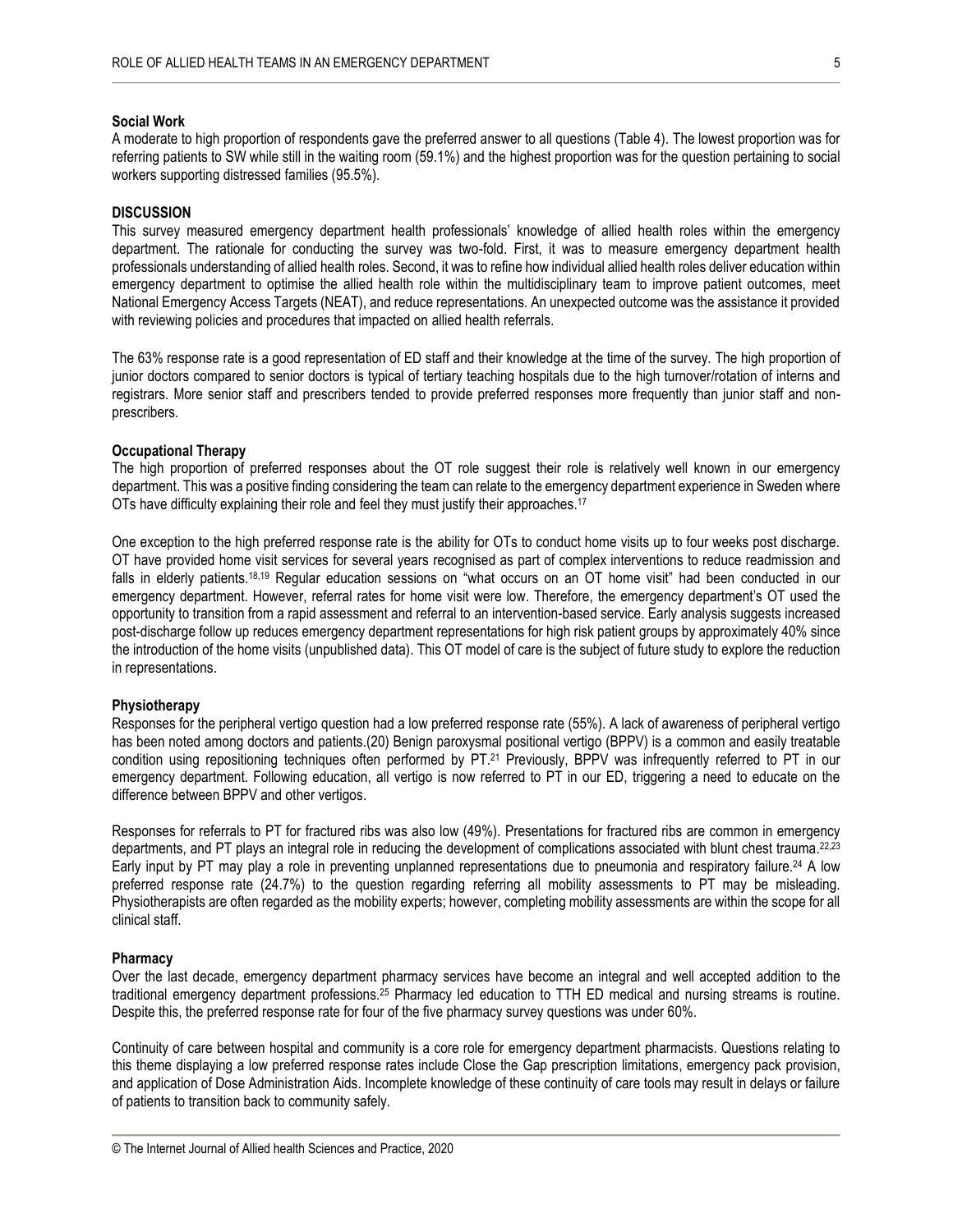The lowest preferred response rate was recorded for the APINCH question (35.7%). The APINCH acronym (Antimicrobials - Potassium - Insulin - Narcotics - Chemotherapeutic agents - Heparin and other anticoagulants) is widely used internationally and describes groups of high-risk medications with potential for serious adverse events.<sup>26</sup> This question was phrased to measure the effectiveness of pharmacy education rather than health professionals' level of knowledge. APINCH had been the subject of fortnightly education to emergency department nursing staff, and to a lesser extent, medical staff (at orientation for interns, quarterly for resident medical officers) in the lead up to the survey period. The disparity in responses may reflect the frequency of education to nursing versus medical staff.

#### **Social Work**

Referring distressed families to SW fits the stereotype of their role which recorded the highest preferred response rate.<sup>27,28</sup> However another explanation may include the effectiveness of the intense education and change in process by SW in emergency department. The education provided regularly was regarding the Trauma Response Pathway which allows families into the Resus room for support through the grieving process.

Responses for the sexual assault question had a high response rate (71%). The department policy and procedures now state 100% of sexual assault presentations are to be referred to SW. This policy was introduced because lack of SW intervention in sexual assault may result in traumatisation and some options not being presented to the patient in a timely manner (including forensic examination), thereby risking insufficient evidence collection. In 2016, the sexual assault pathway was changed using an external agency, the Sexual Assault Support Service (SASS), and there was a move towards creating the first Sexual Assault Response Team (SART), trauma-informed model of care, to be implemented in emergency departments in Queensland. Social work education now focusses on referrals to the SART team. Equally concerning was the low preferred responses to domestic violence referrals. The emergency department SW team had been providing intensive education for automatic referral to SW when Domestic Violence identified in line with Recommendation 59 of Queensland Taskforce on Domestic and Family Violence which states: The Taskforce recommends that the Queensland Government and DVConnect work in partnership to develop a model to provide immediate access to specialist domestic and family support and referral services within public and private maternity hospitals and emergency departments.<sup>29</sup>

The preferred response to the question regarding referral of patients in the waiting room was 59.1%. At the time of the survey, this pathway was still being developed in the emergency department and may account for the lowest proportion of preferred responses for SW. The pathway was introduced to ensure rapid access to patients and their families in times of high distress. The evidence suggests a low admission rate of patients reviewed by SW in emergency department waiting rooms. <sup>12</sup> Potential benefits of being seen in the waiting room could be that patients receive a quicker and more appropriate service and acute beds are not filled by non-medical emergencies.

#### **Limitations**

Some limitations to our study are inherent in survey research. First, limiting the number of questions to fit on a single page means only a snapshot of potential questions can be included. However, we kept it short because our intention was to increase response rate and measure knowledge of core roles. Second, clarification of some terminology was a recommendation from trialling the survey. However, not all terminology was changed as it was that knowledge we wished to measure. Third, this survey was conducted in one site and so cannot be generalised. Nevertheless, the process of using a survey to identify knowledge gaps and opportunities for allied health roles in emergency departments can be generalized to all emergency departments. Fourth, limitations of all survey design mean there is likely to be a response bias from more experienced staff or those with strong professional relationships to the allied health staff distributing the surveys. Fifth, how staff respond in a survey may not be a true reflection of how they act in their clinical practice.

#### **CONCLUSION**

We have been able to quantify that some gaps exist in doctors' and nurses' knowledge of the roles of allied health professionals in emergency departments. We have also found that this gap decreases as staff experience in an emergency department increases. Therefore, if allied health teams in emergency departments are to realise their full service potential, these gaps need to be addressed. Overall, this study highlights the difficulty of sustaining collective knowledge in an ED environment. Our challenge now is to provide sustainable education in a busy department full of shift working and rotating staff, being pulled by a myriad of contrasting priorities.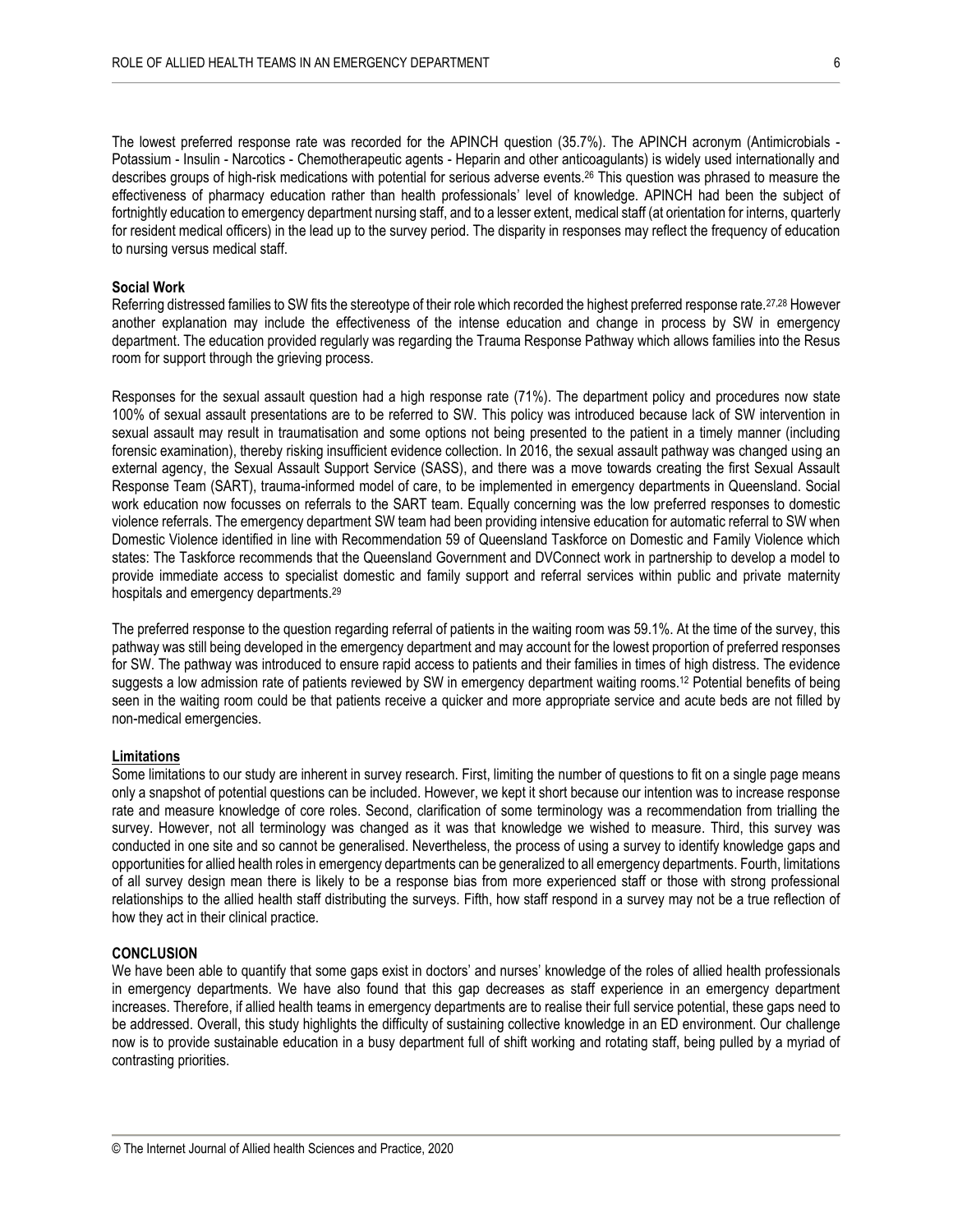#### **References**

- 1. Farber JM. Emergency Department Social Work. *Social Work in Health Care*. 1978;4(1):7-18.
- 2. Cohen V, Jellinek SP, Hatch A, Motov S. Effect of clinical pharmacists on care in the emergency department: a systematic review. *Am J Health Syst Pharm*. 2009;66(15):1353-61.
- 3. Crock C. Patient and Family Centred Care in Australia. [Submission to the National Health and Hospital Reform Commission]. In press 2008.
- 4. Moss JE, Houghton LM, Flower CL, Moss DL, Nielsen DA, Taylor DM. A multidisciplinary care coordination team improves emergency department discharge planning practice. *The Medical Journal of Australia*. 2002;177(8):435-9.
- 5. Bird S, Thompson C, Williams KE. Primary contact physiotherapy services reduce waiting and treatment times for patients presenting with musculoskeletal conditions in Australian emergency departments: an observational study. *Journal of Physiotherapy*. 2016;62(4):209-14.
- 6. Kilner E. What evidence is there that a physiotherapy service in the emergency department improves health outcomes? A systematic review. *J Health Serv Res Policy*. 2011;16(1):51-8.
- 7. Arendts G, Fitzhardinge S, Pronk K, Donaldson M, Hutton M, Nagree Y. The impact of early emergency department allied health intervention on admission rates in older people: a non-randomized clinical study. *BMC Geriatrics*. 2012;12(1):8.
- 8. Creswick N, Westbrook JI, Braithwaite J. Understanding communication networks in the emergency department. *BMC Health Services Research.* 2009;9(1):247.
- 9. Arendts G, Fitzhardinge S, Pronk K, Hutton M. Front-loading allied health intervention in the emergency department does not reduce length of stay for admitted older patients. *International Journal of Clinical Practice*. 2013;67(8):807-10.
- 10. Lebec MT, Cernohous S, Tenbarge L, Gest C, Severson K, Howard S. Emergency department physical therapist service: a pilot study examining physician perceptions. *Internet Journal of Allied health Sciences and Practice*. 2010;8(1):8.
- 11. Garces Carranza CM. The social worker in the emergency room: ProQuest Dissertations & Theses; 2002.
- 12. Auerbach C, Mason SE. The value of the presence of social work in emergency departments. *Soc Work Health Care*. 2010;49(4):314-26.
- 13. Bissett M, editor Occupational therapy in the emergency department: perceptions of medical staff. Australian Occupational Therapy Journal Vol 58, S1: Occupational Therapy Australia, 24th National Conference and Exhibition, 29 June-1 July 2011, Gold Coast Convention Centre; 2011.
- 14. Cusick A, Johnson L, Bissett M. Occupational therapy in emergency departments: Australian practice. *J Eval Clin Pract.* 2009;15(2):257-65.
- 15. Carlill G, Gash E, Hawkins G. Preventing unnecessary hospital admissions: an occupational therapy and social work service in an accident and emergency department. *British Journal of Occupational Therapy*. 2002;65(10):440-5.
- 16. Streiner D, Norman G, Cairney J. Health measurement scales: a practical guide to their development and use. Fifth ed. Oxford: Oxford University Press; 2015.
- 17. Spang L, Holmqvist K. Occupational therapy practice in emergency care: Occupational therapists' perspectives. *Scandinavian Journal of Occupational Therapy*. 2015;22(5):345-54.
- 18. Nielsen LM, Maribo T, Kirkegaard H, Petersen KS, Oestergaard LG. Development of a complex intervention aimed at reducing the risk of readmission of elderly patients discharged from the emergency department using the intervention mapping protocol. *BMC Health Serv Res*. 2018;18(1):588.
- 19. Chu MM, Fong KN, Lit AC, Rainer TH, Cheng SW, Au FL, et al. An occupational therapy fall reduction home visit program for community-dwelling older adults in Hong Kong after an emergency department visit for a fall. *J Am Geriatr Soc*. 2017;65(2):364-72.
- 20. Arshad M, Abbas S, Qureshi IA. Delay in diagnosis and treatment of benign paroxysmal positional vertigo in current practice. *Journal of Ayub Medical College Abbottabad.* 2013;25(1-2):93-5.
- 21. Plummer L, Sridhar S, Beninato M, Parlman K. Physical therapist practice in the emergency department observation unit: descriptive study. *Physical Therapy*. 2015;95(2):249-56.
- 22. Unsworth A, Curtis K, Asha SE. Treatments for blunt chest trauma and their impact on patient outcomes and health service delivery. *Scand J Trauma Resusc Emerg Med*. 2015;23:17.
- 23. Sharma OP, Oswanski MF, Jolly S, Lauer SK, Dressel R, Stombaugh HA. Perils of rib fractures. *The American Surgeon*. 2008;74(4):310-4.
- 24. van Vledder M, Hagenaars T, Verhofstad M. The elderly patient with multiple rib fractures. *Dutch Journal of Medicine*. 2015;2015(159):1-5.
- 25. Fairbanks RJ, Hays DP, Webster DF, Spillane LL. Clinical pharmacy services in an emergency department. *American Journal of Health-System Pharmacy*. 2004;61(9):934-7.
- 26. Roughead L, Semple S, Rosenfeld E. Literature review: medication safety in Australia. Australian Commission on Safety and Quality in Health Care. 2013.